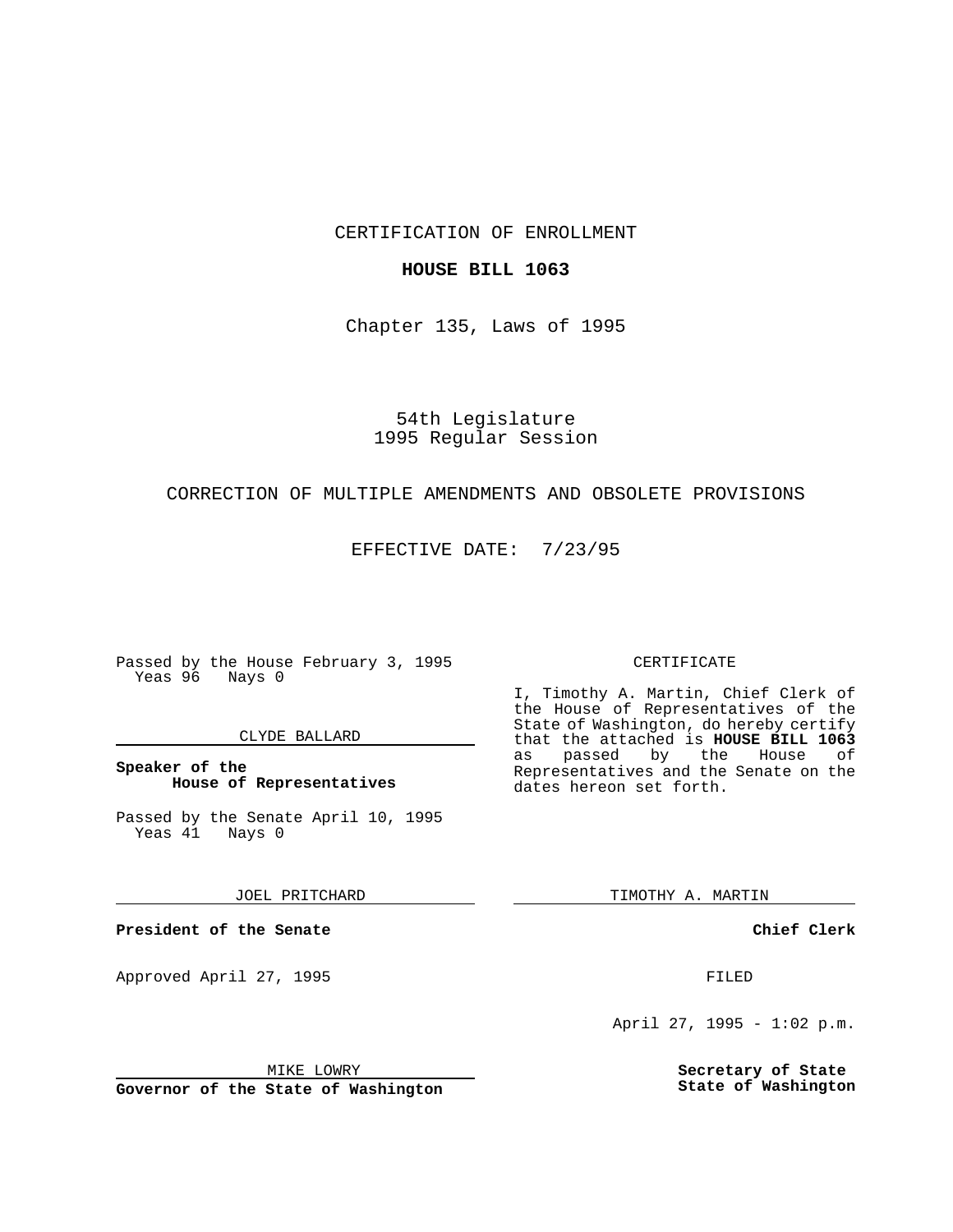# **HOUSE BILL 1063** \_\_\_\_\_\_\_\_\_\_\_\_\_\_\_\_\_\_\_\_\_\_\_\_\_\_\_\_\_\_\_\_\_\_\_\_\_\_\_\_\_\_\_\_\_\_\_

\_\_\_\_\_\_\_\_\_\_\_\_\_\_\_\_\_\_\_\_\_\_\_\_\_\_\_\_\_\_\_\_\_\_\_\_\_\_\_\_\_\_\_\_\_\_\_

Passed Legislature - 1995 Regular Session

**State of Washington 54th Legislature 1995 Regular Session**

**By** Representatives Padden and Mastin; by request of Law Revision Commission

Read first time 01/10/95. Referred to Committee on Law and Justice.

 AN ACT Relating to technical corrections; correcting multiple amendments; deleting obsolete provisions; reenacting and amending RCW 29.04.160, 49.60.030, 70.94.053, 70.94.055, and 75.30.120; reenacting RCW 50.62.030; creating a new section; and repealing RCW 43.19.640, 43.19.645, 43.19.650, 43.19.655, 43.19.660, 43.19.665, and 70.94.222.

BE IT ENACTED BY THE LEGISLATURE OF THE STATE OF WASHINGTON:

 NEW SECTION. **Sec. 1.** The only intent of the legislature in this act is to correct multiple amendments and delete obsolete provisions. It is not the intent of the legislature to change the substance or effect of any presently effective statute.

 **Sec. 2.** RCW 29.04.160 and 1993 c 441 s 2 and 1993 c 408 s 10 are each reenacted and amended to read as follows:

 As soon as any or all of the voter registration data from the counties has been received under RCW 29.04.150 and processed, the secretary of state shall provide a duplicate copy of this data to the 16 ((state central committee)) political party organization or other individual making the request, at cost, shall provide a duplicate copy of the master state-wide computer tape or data file of registered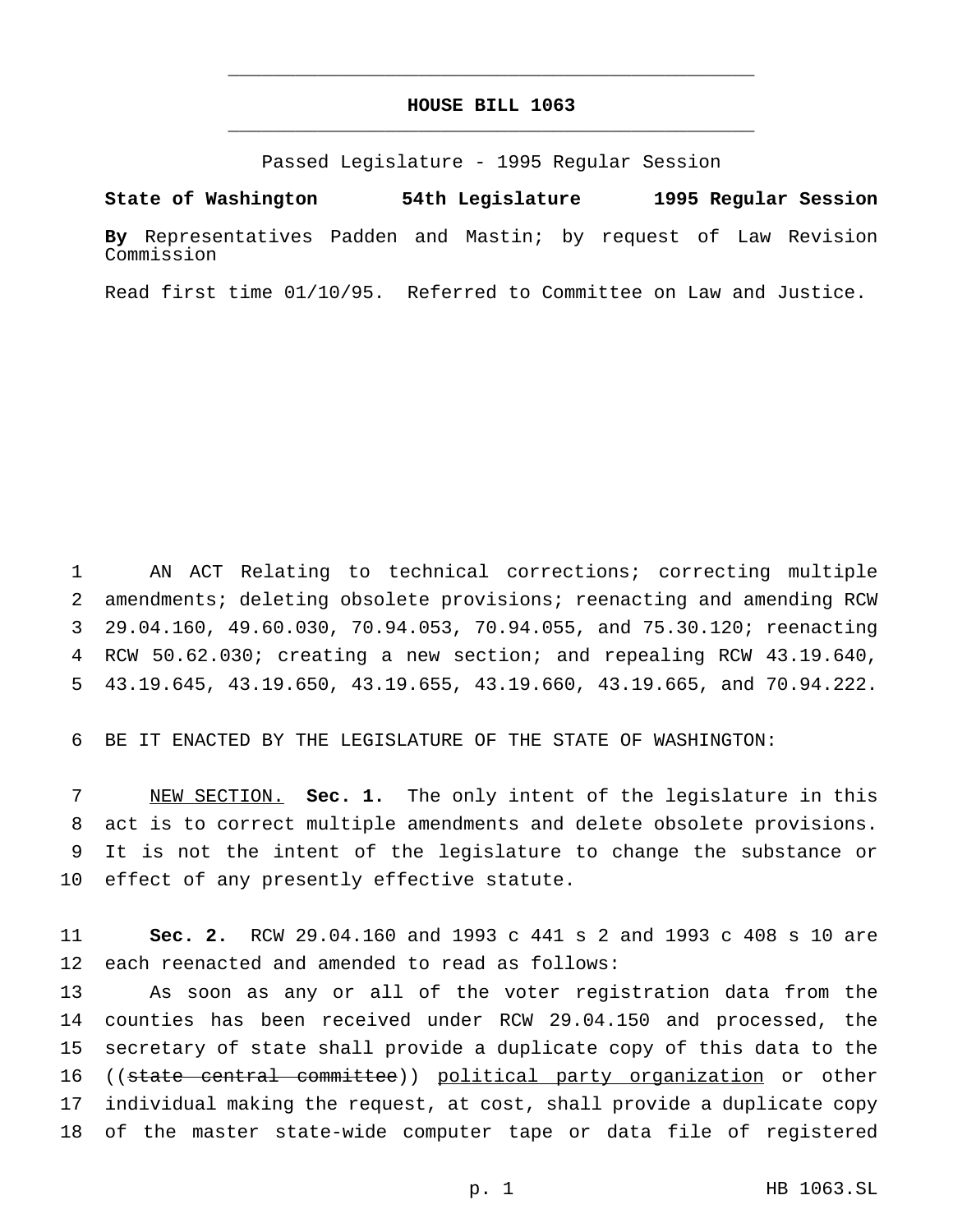voters to the statute law committee without cost, and shall provide a duplicate copy of the master state-wide computer tape or electronic data file of registered voters to the department of information services for purposes of creating the jury source list without cost. Restrictions as to the commercial use of the information on the state- wide computer tape or data file of registered voters, and penalties for its misuse, shall be the same as provided in RCW 29.04.110 and 29.04.120 as now existing or hereafter amended.

 **Sec. 3.** RCW 49.60.030 and 1993 c 510 s 3 and 1993 c 69 s 1 are each reenacted and amended to read as follows:

 (1) The right to be free from discrimination because of race, creed, color, national origin, sex, or the presence of any sensory, mental, or physical disability or the use of a trained guide dog or service dog by a disabled person is recognized as and declared to be a civil right. This right shall include, but not be limited to:

 (a) The right to obtain and hold employment without discrimination; (b) The right to the full enjoyment of any of the accommodations, advantages, facilities, or privileges of any place of public resort, 19 accommodation, assemblage, or amusement;

 (c) The right to engage in real estate transactions without discrimination, including discrimination against families with children;

 (d) The right to engage in credit transactions without discrimination;

 (e) The right to engage in insurance transactions or transactions with health maintenance organizations without discrimination: PROVIDED, That a practice which is not unlawful under RCW 48.30.300, 48.44.220, or 48.46.370 does not constitute an unfair practice for the purposes of this subparagraph; and

 (f) The right to engage in commerce free from any discriminatory boycotts or blacklists. Discriminatory boycotts or blacklists for purposes of this section shall be defined as the formation or execution of any express or implied agreement, understanding, policy or contractual arrangement for economic benefit between any persons which is not specifically authorized by the laws of the United States and which is required or imposed, either directly or indirectly, overtly or covertly, by a foreign government or foreign person in order to restrict, condition, prohibit, or interfere with or in order to exclude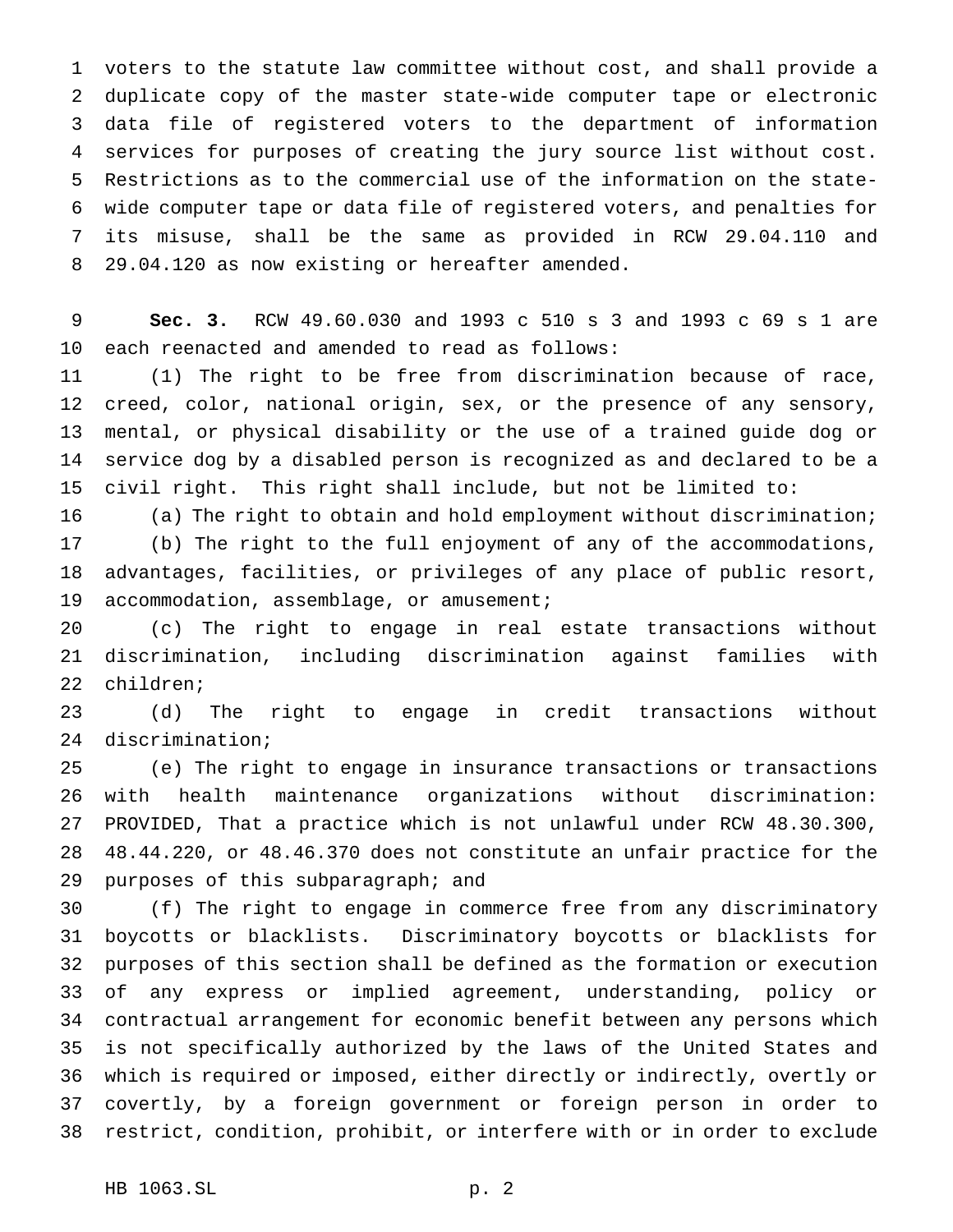any person or persons from any business relationship on the basis of race, color, creed, religion, sex, the presence of any sensory, mental, or physical disability, or the use of a trained guide dog or service dog by a disabled person, or national origin or lawful business relationship: PROVIDED HOWEVER, That nothing herein contained shall prohibit the use of boycotts as authorized by law pertaining to labor disputes and unfair labor practices.

 (2) Any person deeming himself or herself injured by any act in violation of this chapter shall have a civil action in a court of competent jurisdiction to enjoin further violations, or to recover the actual damages sustained by the person, or both, together with the cost of suit including reasonable attorneys' fees or any other appropriate remedy authorized by this chapter or the United States Civil Rights Act 14 of 1964 as amended, or the Federal Fair Housing Amendments Act of 1988 15 (42 U.S.C. Sec. 3601 et seq.)( $(i \text{ and } )$ ).

 (3) Except for any unfair practice committed by an employer against an employee or a prospective employee, or any unfair practice in a real estate transaction which is the basis for relief specified in the amendments to RCW 49.60.225 contained in chapter 69, Laws of 1993, any unfair practice prohibited by this chapter which is committed in the course of trade or commerce as defined in the Consumer Protection Act, chapter 19.86 RCW, is, for the purpose of applying that chapter, a matter affecting the public interest, is not reasonable in relation to the development and preservation of business, and is an unfair or deceptive act in trade or commerce.

 **Sec. 4.** RCW 50.62.030 and 1987 c 284 s 3 and 1987 c 171 s 2 are each reenacted to read as follows:

 Job service resources shall be used to assist with the reemployment of unemployed workers using the most efficient and effective means of service delivery. The job service program of the employment security department may undertake any program or activity for which funds are available and which furthers the goals of this chapter. These programs and activities shall include, but are not limited to:

 (1) Giving older unemployed workers and the long-term unemployed the highest priority for all services made available under this section. The employment security department shall make the services provided under this chapter available to the older unemployed workers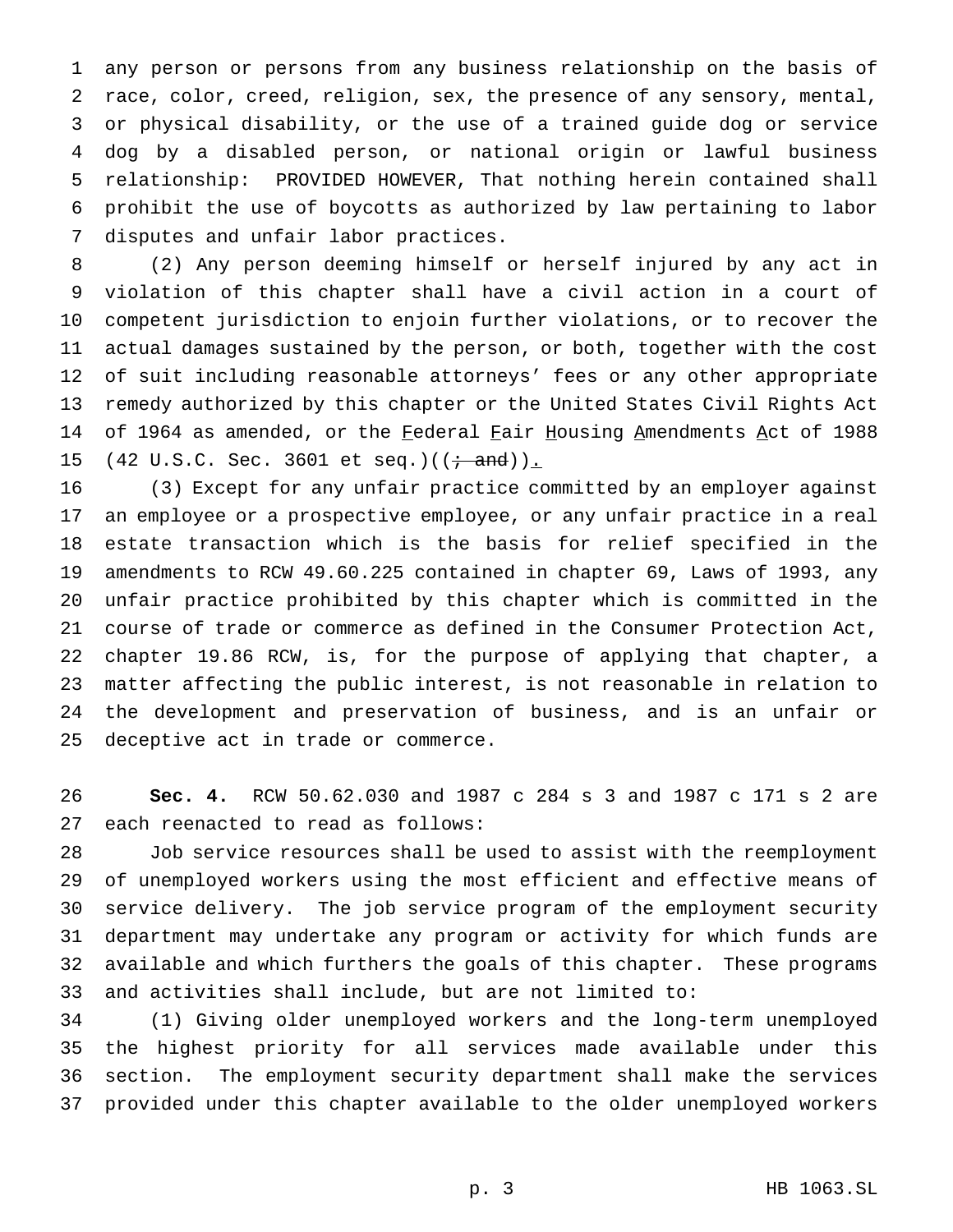and the long-term unemployed as soon as they register under the employment assistance program;

 (2) Supplementing basic employment services, with special job search and claimant placement assistance designed to assist unemployment insurance claimants to obtain employment;

 (3) Providing employment services, such as recruitment, screening, and referral of qualified workers, to agricultural areas where these services have in the past contributed to positive economic conditions for the agricultural industry; and

 (4) Providing otherwise unobtainable information and analysis to the legislature and program managers about issues related to employment and unemployment.

 **Sec. 5.** RCW 70.94.053 and 1991 c 363 s 143, 1991 c 199 s 701, and 1991 c 125 s 1 are each reenacted and amended to read as follows:

 (1) In each county of the state there is hereby created an air pollution control authority, which shall bear the name of the county within which it is located. The boundaries of each authority shall be coextensive with the boundaries of the county within which it is located. An authority shall include all incorporated and unincorporated areas of the county within which it is located.

 (2) Except as provided in RCW 70.94.262, all authorities which are presently activated authorities shall carry out the duties and exercise the powers provided in this chapter. Those activated authorities which encompass contiguous counties are declared to be and directed to function as a multicounty authority.

26 (3) ((Except as provided in RCW 70.94.232,)) All other air pollution control authorities are hereby designated as inactive authorities.

 (4) The boards of those authorities designated as activated 30 authorities by this chapter shall be comprised of such ((appointees 31 and/or members of county legislative authorities or other officers)) individuals as is provided in RCW 70.94.100.

 **Sec. 6.** RCW 70.94.055 and 1991 c 363 s 144 and 1991 c 199 s 702 are each reenacted and amended to read as follows:

35 The ((county)) legislative authority of any county may activate an air pollution control authority following a public hearing on its own motion, or upon a filing of a petition signed by one hundred property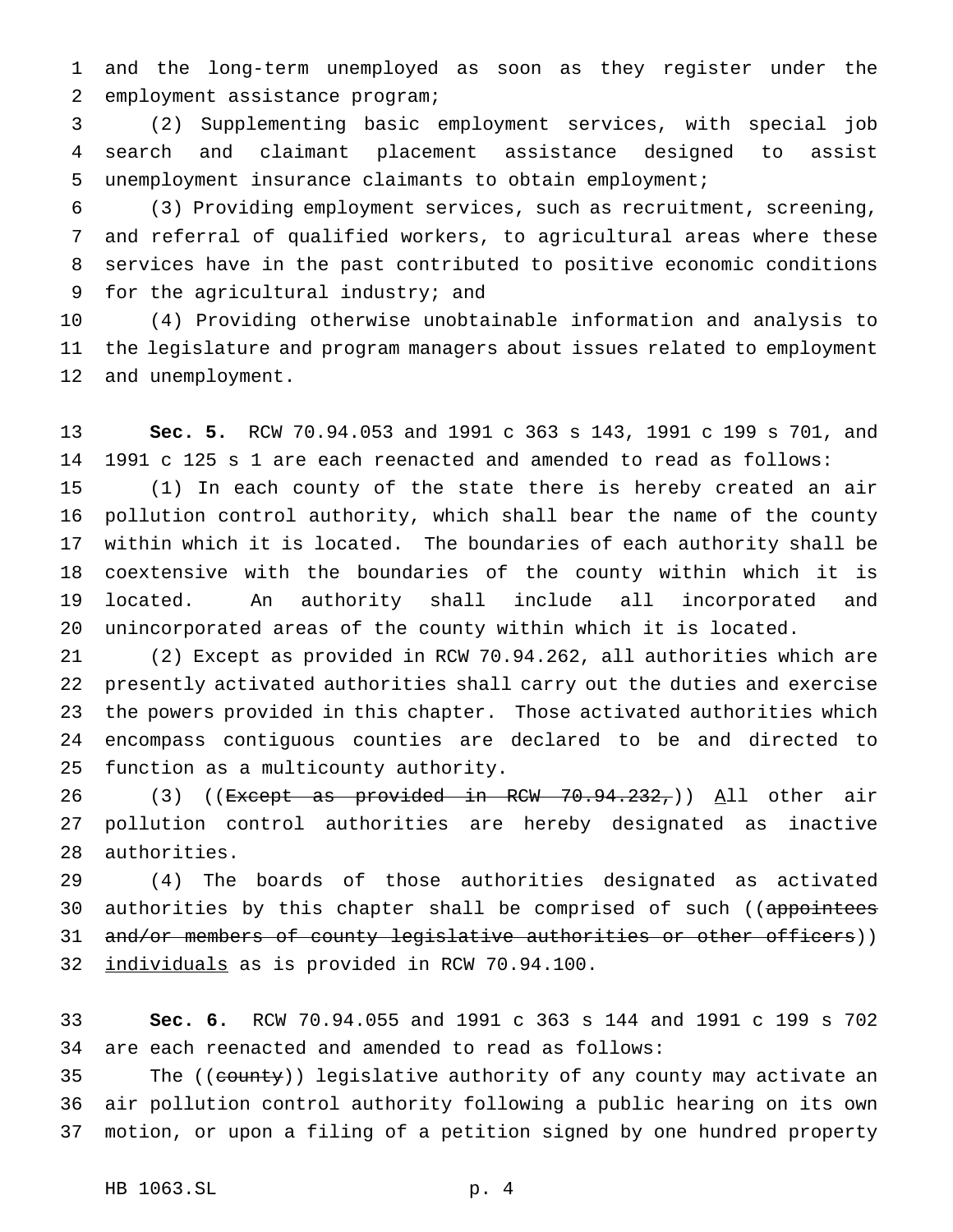owners within the county. If the county legislative authority determines as a result of the public hearing that:

(1) Air pollution exists or is likely to occur; and

 (2) The city or town ordinances, or county resolutions, or their enforcement, are inadequate to prevent or control air pollution,

 it may by resolution activate an air pollution control authority or combine with a contiguous county or counties to form a multicounty air pollution control authority.

 **Sec. 7.** RCW 75.30.120 and 1993 c 340 s 32 and 1993 c 100 s 1 are each reenacted and amended to read as follows:

 (1) Except as provided in subsection (2) of this section, after May 6, 1974, the director shall issue no new commercial salmon fishery licenses or salmon delivery licenses. A person may renew an existing license only if the person held the license sought to be renewed during the previous year or acquired the license by transfer from someone who held it during the previous year, and if the person has not subsequently transferred the license to another person.

 (2) Where the person failed to obtain the license during the previous year because of a license suspension, the person may qualify for a license by establishing that the person held such a license during the last year in which the license was not suspended.

22 (3) Subject to the restrictions in ((section 11 of this act)) RCM 23 75.28.011, commercial salmon fishery licenses and salmon delivery licenses are transferable from one license holder to another.

 NEW SECTION. **Sec. 8.** The following acts or parts of acts are each repealed: (1) RCW 43.19.640 and 1979 c 151 s 105 & 1977 ex.s. c 86 s 1; (2) RCW 43.19.645 and 1977 ex.s. c 86 s 2; (3) RCW 43.19.650 and 1986 c 158 s 11 & 1977 ex.s. c 86 s 3; (4) RCW 43.19.655 and 1977 ex.s. c 86 s 4; (5) RCW 43.19.660 and 1987 c 505 s 27, 1986 c 158 s 12, 1979 c 151 s 106, & 1977 ex.s. c 86 s 5; (6) RCW 43.19.665 and 1977 ex.s. c 86 s 6; and (7) RCW 70.94.222 and 1970 ex.s. c 62 s 59, 1970 ex.s. c 41 s 2, 1969 ex.s. c 168 s 26, & 1967 c 238 s 36.